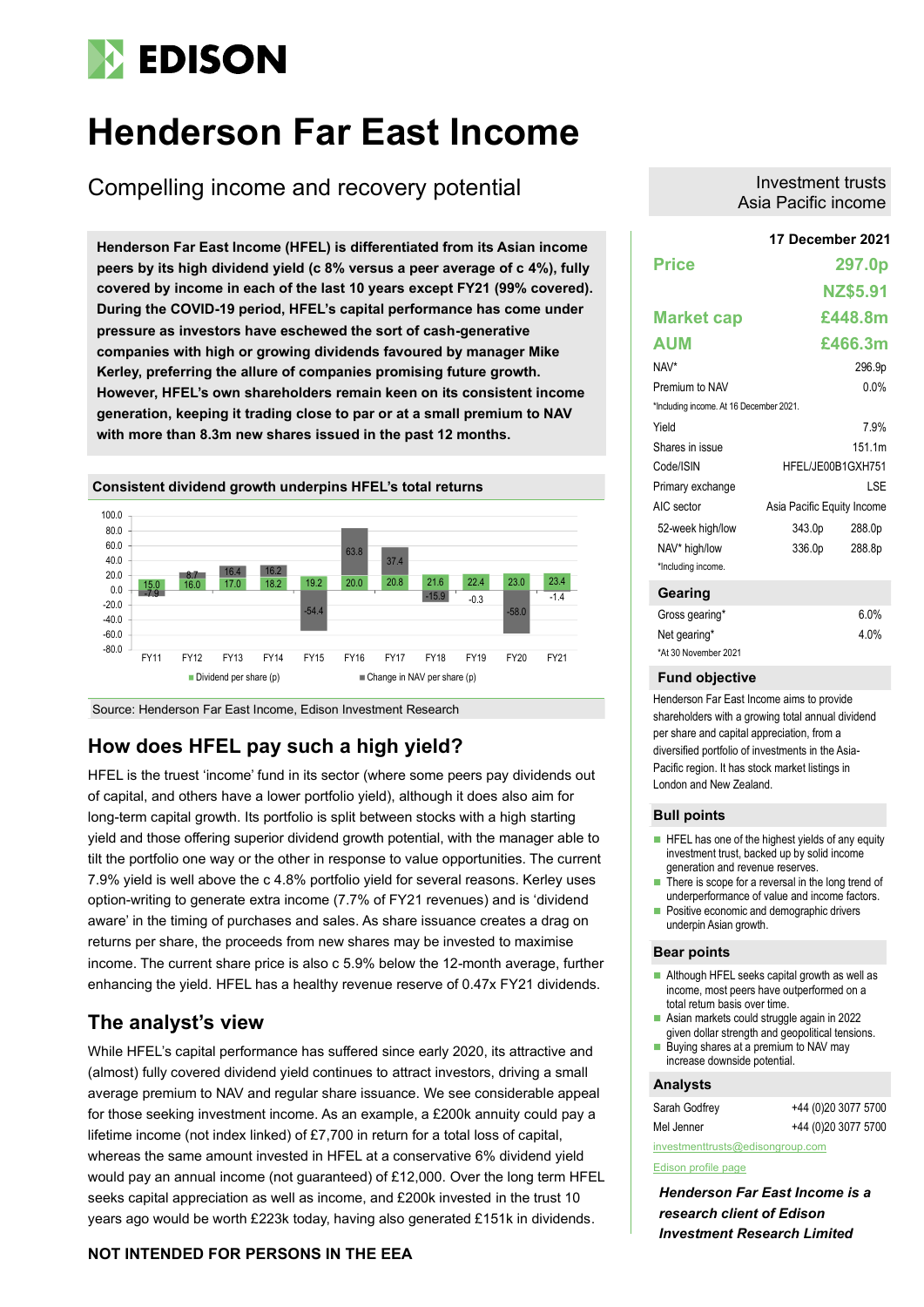

# **The portfolio: Jam today and more jam tomorrow**

Kerley aims to construct a portfolio of Asia-Pacific equities that blends companies on a high starting yield with those that have superior dividend growth prospects. 'The important point from an income perspective is that currently we have a free cashflow yield of over 9% [Exhibit 1], which is higher than the already elevated distribution yield, showing that companies are generating cash in excess of dividends paid,' the manager says, adding that the underlying portfolio yield is forecast to rise by c 8.6% from 4.8% to 5.2% over the coming year. From a valuation perspective, HFEL's average portfolio price/book and price/earnings ratios are below those of the broad Asia-Pacific index (which includes many highly valued and low or non-yielding technology companies). However, they are above those of the regional MSCI High Dividend Yield Index, which by its nature will tend to include some companies whose high yields reflect a fall from grace in share price terms, depressing the 'P' of both P/B and P/E. Forecast earnings growth is higher in the HFEL portfolio than in either index, which should provide support to future dividends.

## **Exhibit 1: Portfolio characteristics at 31 October 2021**

|                             | <b>HFEL</b> | Broad Asia Pacific ex-Japan<br>Index | <b>MSCI AC Asia Pacific ex-Japan</b><br><b>High Dividend Yield Index</b> |
|-----------------------------|-------------|--------------------------------------|--------------------------------------------------------------------------|
| Price/book (x)              | 1.4         | 2.0                                  | 1.2                                                                      |
| Price/earnings 2022 est (x) | 10.4        | 13.8                                 | 8.8                                                                      |
| Dividend yield (%)          | 4.8         | 2.6                                  | 5.6                                                                      |
| Dividend yield 2022 est (%) | 5.2         | 2.8                                  | 5.6                                                                      |
| Free cash flow yield (%)    | 9.2         | 4.0                                  | 8.8                                                                      |
| Return on equity (%)        | 13.2        | 11.4                                 | 11.8                                                                     |
| EPS growth 2022 est (%)     | 11.9        | 7.7                                  | 2.0                                                                      |
| Number of constituents      | 45          | 1.876                                | 204                                                                      |

Source: Henderson Far East Income, Edison Investment Research. Note: 2022 estimates are based on consensus forecasts.

Two sectors stand out in their contribution to income in FY21 (Exhibit 3), with both financials and basic materials punching above their portfolio weight (Exhibit 2). Kerley says: 'Almost 40% of our FY21 income came from financials, and we think that is at least sustainable – bank dividends that were cancelled for regulatory reasons in Australia and Singapore will be mostly or fully reinstated this year and into next.'



## Source: Henderson Far East Income, Edison Investment Research

Following a strong year of regular and special dividend payments, the manager also expects to see basic materials stocks (12.6% of FY21 income) continuing this trend in the next 12 months because of the excess level of commodity prices. 'Materials companies aren't spending on capex or M&A like they used to, so they are returning money to shareholders,' Kerley explains. 'Iron ore and coal are probably the least attractive commodities, but the companies that produce them, such as BHP and Rio Tinto, are also the most likely to pay specials when prices are high, as the commodities are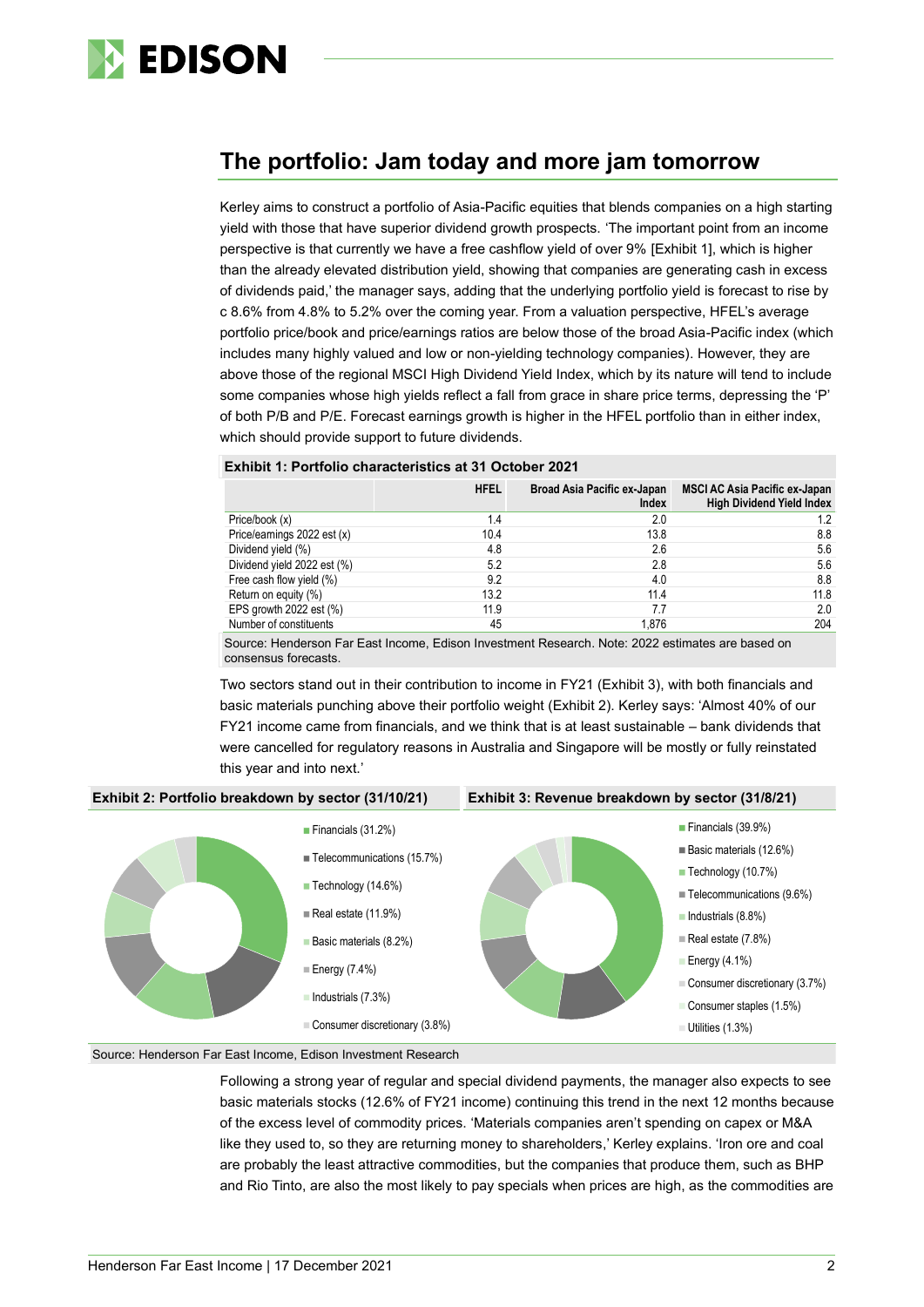

purely cyclical.' The manager has reduced exposure to both these companies (which are no longer in the top 10 holdings, having been the second and third largest positions as recently as June 2021), preferring copper – a key material in the energy transition – to iron ore and coal. 'We have a big position in Oz Minerals, at c 3% of the portfolio, and we have also recently bought into Zijin Mining, which extracts copper, lithium and gold in China,' he says.

# **Exhibit 4: Changing sector weightings in HFEL's portfolio (%)**

|                           | <b>Portfolio end-October 2021</b> | Portfolio end-FY21 (31 August) Portfolio end-FY20 (31 August) |       |
|---------------------------|-----------------------------------|---------------------------------------------------------------|-------|
| Financials                | 31.2                              | 27.6                                                          | 21.3  |
| <b>Telecommunications</b> | 15.7                              | 13.7                                                          | 17.1  |
| Technology                | 14.6                              | 17.8                                                          | 16.9  |
| Real estate               | 11.9                              | 10.6                                                          | 14.3  |
| Basic materials           | 8.2                               | 12.5                                                          | 8.3   |
| Energy                    | 7.4                               | 4.5                                                           | 1.4   |
| Industrials               | 7.3                               | 7.3                                                           | 7.6   |
| Consumer discretionary    | 3.8                               | 6.0                                                           | 3.7   |
| Consumer staples          | 0.0                               | 0.0                                                           | 5.4   |
| Utilities                 | 0.0                               | 0.0                                                           | 4.0   |
| Healthcare                | 0.0                               | 0.0                                                           | 0.0   |
|                           | 100.0                             | 100.0                                                         | 100.0 |

Source: Henderson Far East Income, Edison Investment Research

From a geographical perspective, three countries – China, Australia and Taiwan – were the source of almost two-thirds of portfolio income in FY21 (Exhibit 6). While this dynamic could be expected to change somewhat going forward given a significant decline in HFEL's Chinese exposure since the start of FY21 (Exhibit 7), it is worth noting that the falling capital values of Chinese shares (China has been the worst performing major equity market in 2021) will not necessarily be mirrored in dividend payouts, which are based on business rather than share price performance.

## **Exhibit 5: Portfolio breakdown by geography (31/10/21) Exhibit 6: Revenue breakdown by geography (31/8/21)**



Source: Henderson Far East Income, Edison Investment Research

| Exhibit 7: Changing geographical weightings in HFEL's portfolio (%) |  |
|---------------------------------------------------------------------|--|
|                                                                     |  |

|                | Portfolio end-October 2021 | Portfolio end-FY21 (31 August) | Portfolio end-FY20 (31 August) |
|----------------|----------------------------|--------------------------------|--------------------------------|
| Australia      | 21.8                       | 21.4                           | 16.8                           |
| Taiwan         | 16.1                       | 18.6                           | 18.2                           |
| South Korea    | 15.5                       | 14.4                           | 10.0                           |
| China          | 11.8                       | 15.4                           | 25.5                           |
| Hong Kong      | 10.7                       | 11.8                           | 11.0                           |
| Singapore      | 9.1                        | 5.9                            | 5.4                            |
| Vietnam        | 3.5                        | 3.1                            | 2.4                            |
| India          | 3.2                        | 2.9                            | 0.0                            |
| New Zealand    | 2.8                        | 2.0                            | 2.8                            |
| Indonesia      | 2.8                        | 2.5                            | 2.3                            |
| Thailand       | N/S                        | N/S                            | N/S                            |
| United Kingdom | 0.0                        | N/S                            | N/S                            |
| Other          | 2.7                        | 2.0                            | 5.6                            |
|                | 100.0                      | 100.0                          | 100.0                          |

Source: Henderson Far East Income, Edison Investment Research. Note: N/S=not stated; may be included in 'other'.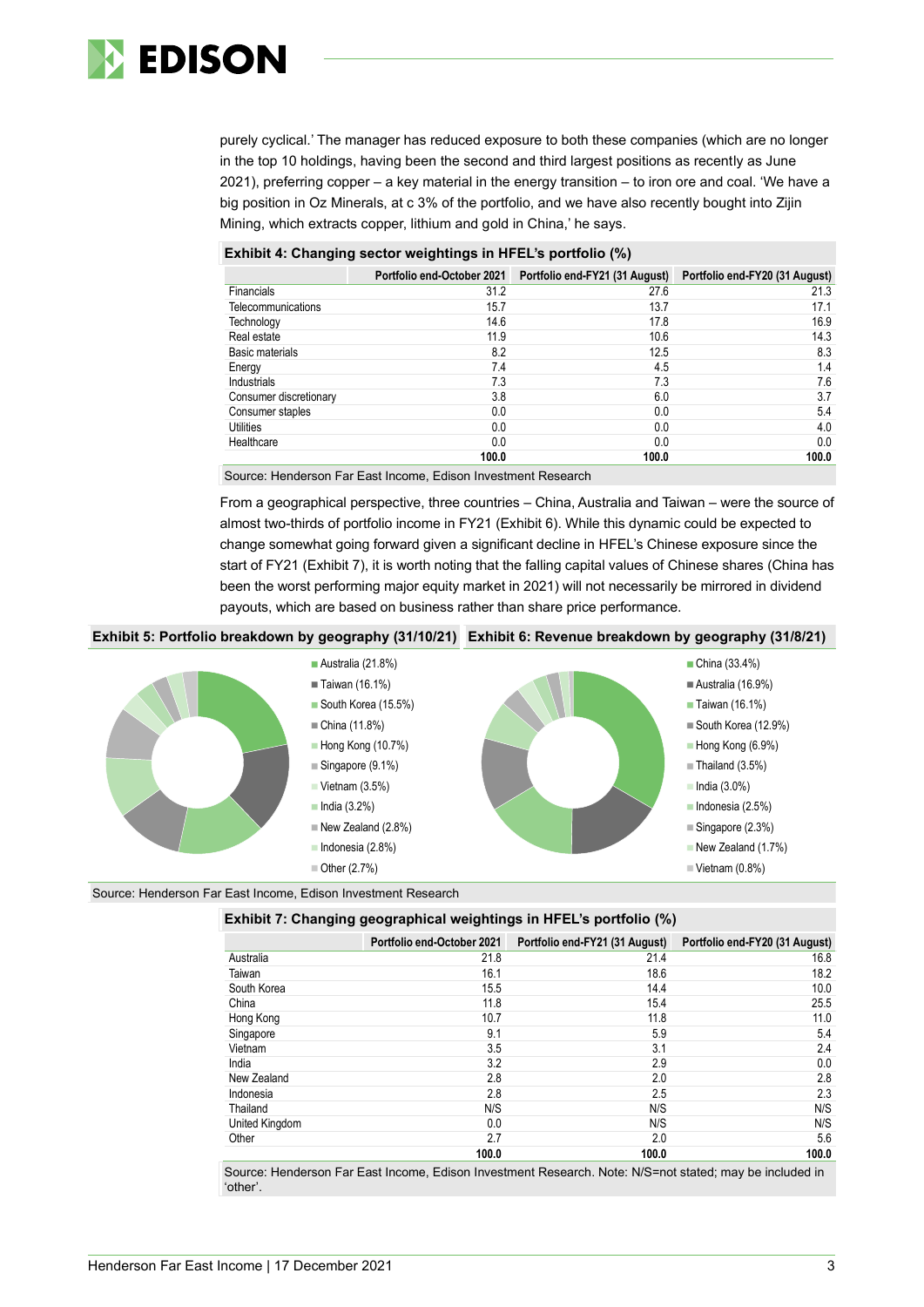

# **Performance: An end to 'cash is trash' mentality?**

| <b>EXHIBIT OF LIVE-YEAL GISCLETE DELIVITIATIVE GATA</b> |                    |                   |                |                                                    |                              |                             |  |  |
|---------------------------------------------------------|--------------------|-------------------|----------------|----------------------------------------------------|------------------------------|-----------------------------|--|--|
| 12 months<br>ending                                     | Share price<br>(%) | <b>NAV</b><br>(%) | Pac ex-Jpn (%) | MSCI AC Asia MSCI AC Asia Pac<br>ex-Jpn HDY $(\%)$ | <b>CBOE UK AII</b><br>Cos(%) | <b>MSCI AC World</b><br>(%) |  |  |
| 30/11/17                                                | 16.8               | 14.2              | 21.6           | 14.2                                               | 13.7                         | 15.7                        |  |  |
| 30/11/18                                                | (2.7)              | (1.9)             | (2.9)          | 2.4                                                | (1.8)                        | 5.6                         |  |  |
| 30/11/19                                                | 10.1               | 11.0              | 8.3            | 3.8                                                | 11.3                         | 12.8                        |  |  |
| 30/11/20                                                | (3.2)              | (3.7)             | 18.0           | 1.1                                                | (11.2)                       | 12.0                        |  |  |
| 30/11/21                                                | (2.0)              | 1.9               | 2.8            | 6.1                                                | 17.1                         | 20.9                        |  |  |

# **Exhibit 8: Five-year discrete performance data**

Source: Refinitiv. Note: All % on a total return basis in pounds sterling.

While HFEL outperformed both the broad regional index and the high yield subset in the run-up to the COVID-19 pandemic, total returns have been sub-par in both the last two discrete years to 30 November (Exhibit 8), with dividends failing to completely offset declining capital values. Kerley says that while the high yield (as opposed to high dividend growth) element of the portfolio is the backbone of HFEL's own attractive yield, it has clearly hurt capital performance since the early part of 2020. 'Although we have the flexibility to buy dividend growth, the high yield part has come under a lot of pressure in terms of performance. We have a process that focuses on cashflow generation – cash is what pays dividends – and in the last two years, no-one has valued cash at all,' the manager explains. 'Companies generating excess cash have underperformed because people want structural growth at any price. Loss-making companies have massively outperformed profitable ones – it's idiotic behaviour that will one day correct.' With the Omicron variant driving a fresh wave of COVID-19 infections, and high rates of supply-side inflation in the West dampening economic growth prospects, Kerley says he is cautious on the outlook for markets next year, 'so owning banks, telecoms and REITs seems a good strategy for 2022, with more growth around the edges'.

Looking at the peer group (Exhibit 9), HFEL ranks fifth of five for net asset value (NAV) total return performance over three, five and 10 years, and fourth over one year, with the rankings over all periods having been depressed by the disappointing capital performance since early 2020. Despite this, however, the trust is at the narrowest discount to NAV in the peer group (and in general trades at a small premium), underlining the attraction to investors of its eye-catching 7.9% dividend yield. 'Our shareholder base has changed massively over the past five years and is now 60% retail,' says Kerley. 'Whether short-term capital returns are positive or not, as long as we don't deplete capital over time, it's better than many choices for providing income, and as a total return fund we have also delivered long-term capital growth'.

| Exhibit 9: Asia Pacific Equity Income peer group as at 16 December 2021* |                         |               |               |               |                          |                |           |                               |            |                          |
|--------------------------------------------------------------------------|-------------------------|---------------|---------------|---------------|--------------------------|----------------|-----------|-------------------------------|------------|--------------------------|
| % unless stated                                                          | <b>Market</b><br>cap £m | <b>NAV TR</b> | <b>NAV TR</b> | <b>NAV TR</b> | <b>NAV TR</b><br>10 year | <b>Ongoing</b> | Perf.     | <b>Discount</b><br>(cum-fair) | <b>Net</b> | <b>Dividend</b><br>vield |
|                                                                          |                         | 1 year        | 3 year        | 5 year        |                          | charge         | fee       |                               | gearing    |                          |
| <b>Henderson Far East Income</b>                                         | 448.7                   | 2.0           | 10.2          | 24.5          | 105.8                    | 1.09           | <b>No</b> | (0.2)                         | 104        | 7.9                      |
| Aberdeen Asian Income                                                    | 393.0                   | 12.1          | 36.5          | 52.3          | 144.2                    | 1.04           | No        | (13.0)                        | 110        | 4.1                      |
| Invesco Asia Trust                                                       | 238.7                   | 6.3           | 43.6          | 71.0          | 218.9                    | 0.99           | No        | (7.5)                         | 100        | 4.2                      |
| JPMorgan Asia Growth & Income                                            | 436.7                   | 0.7           | 35.6          | 79.0          | 193.4                    | 0.77           | No        | (0.3)                         | 101        | 4.3                      |
| Schroder Oriental Income                                                 | 702.2                   | 7.3           | 33.2          | 47.2          | 188.8                    | 0.85           | Yes       | (4.5)                         | 105        | 3.9                      |
| Sector average (5 funds)                                                 | 443.9                   | 5.7           | 31.8          | 54.8          | 170.2                    | 0.95           |           | (5.1)                         | 104        | 4.9                      |
| <b>HFEL rank in sector</b>                                               |                         | 4             |               |               |                          |                |           |                               |            |                          |

Source: Morningstar, Edison Investment Research. Note: \*Performance to 15 December 2021 based on cum-fair NAV. TR = total return. Net gearing is total assets less cash and equivalents as a percentage of net assets (100 = ungeared).

# **Outlook: Catalysts for Asian income recovery**

Regarding the timing of a return to favour of companies paying sustainable, cash flow-backed dividends, Kerley sees several potential catalysts: 'The realisation that the 'recovery' isn't that great; taxes going up; less government and central bank support for economies – at that point people might realise it's silly for markets to be at all-time highs, so they will go back to fundamentals and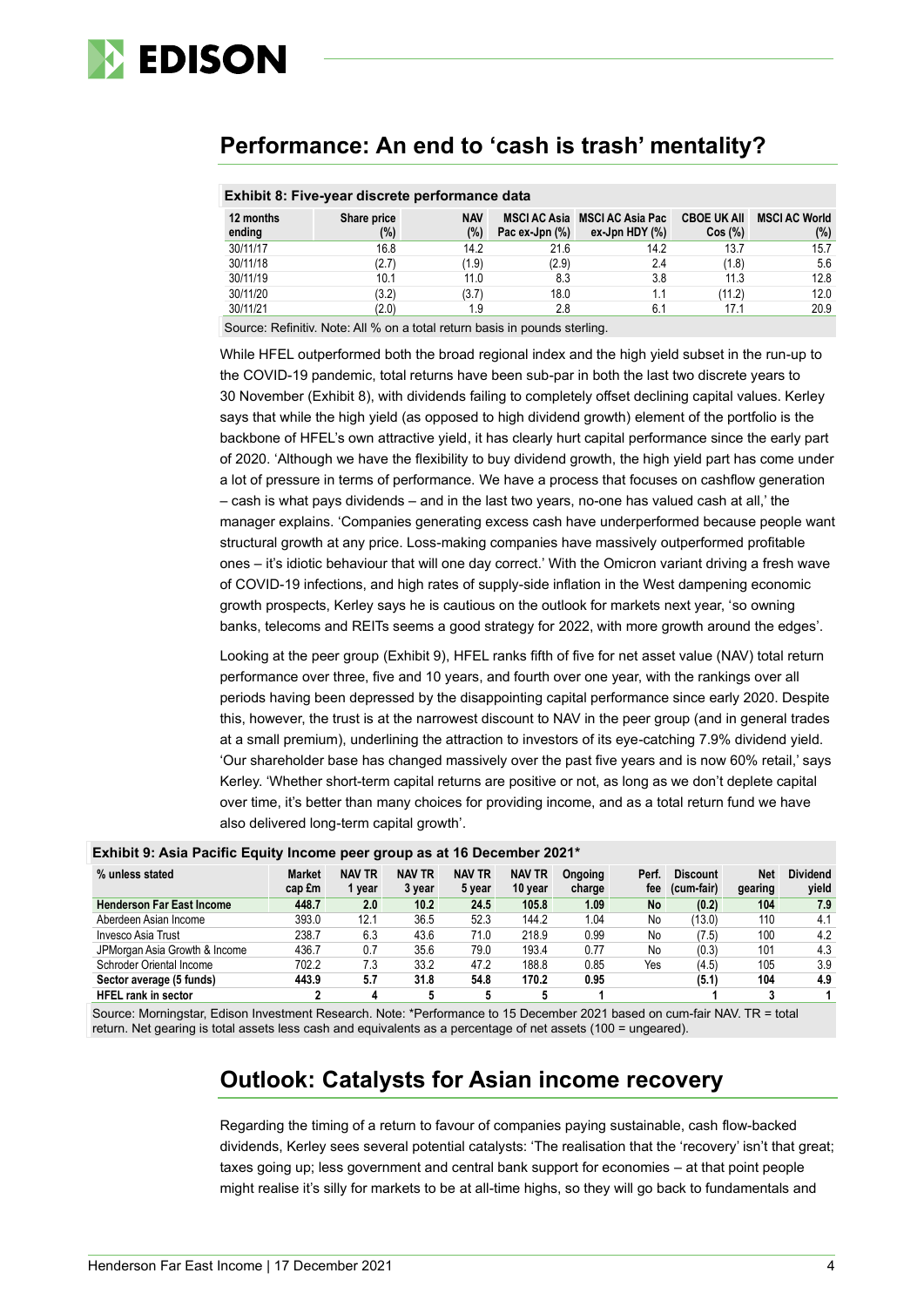

companies that generate cash and return it to shareholders. I thought that might happen this year, but the pandemic going on for longer has delayed the return to looking at things normally.'

Indeed, COVID-19 remains one of the biggest threats to markets in the year ahead, along with the fragile geopolitical situation in Asia. 'The biggest COVID-19 risk to us would be something regionspecific rather than global,' the manager says, while on the political front, he fears greater alignment between Taiwan and the United States, 'which is probably the only way relations between the US and China could get any worse'. Conversely, the economic picture remains relatively rosy in the region. 'We are not too worried about inflation or interest rates, which weren't cut as far in Asia as in the rest of the world, and are probably already rising in many cases,' he says, adding that Asian economies have not had the same degree of 'life support' as the rest of the world, which is making the return to normality in the West that much more tricky.